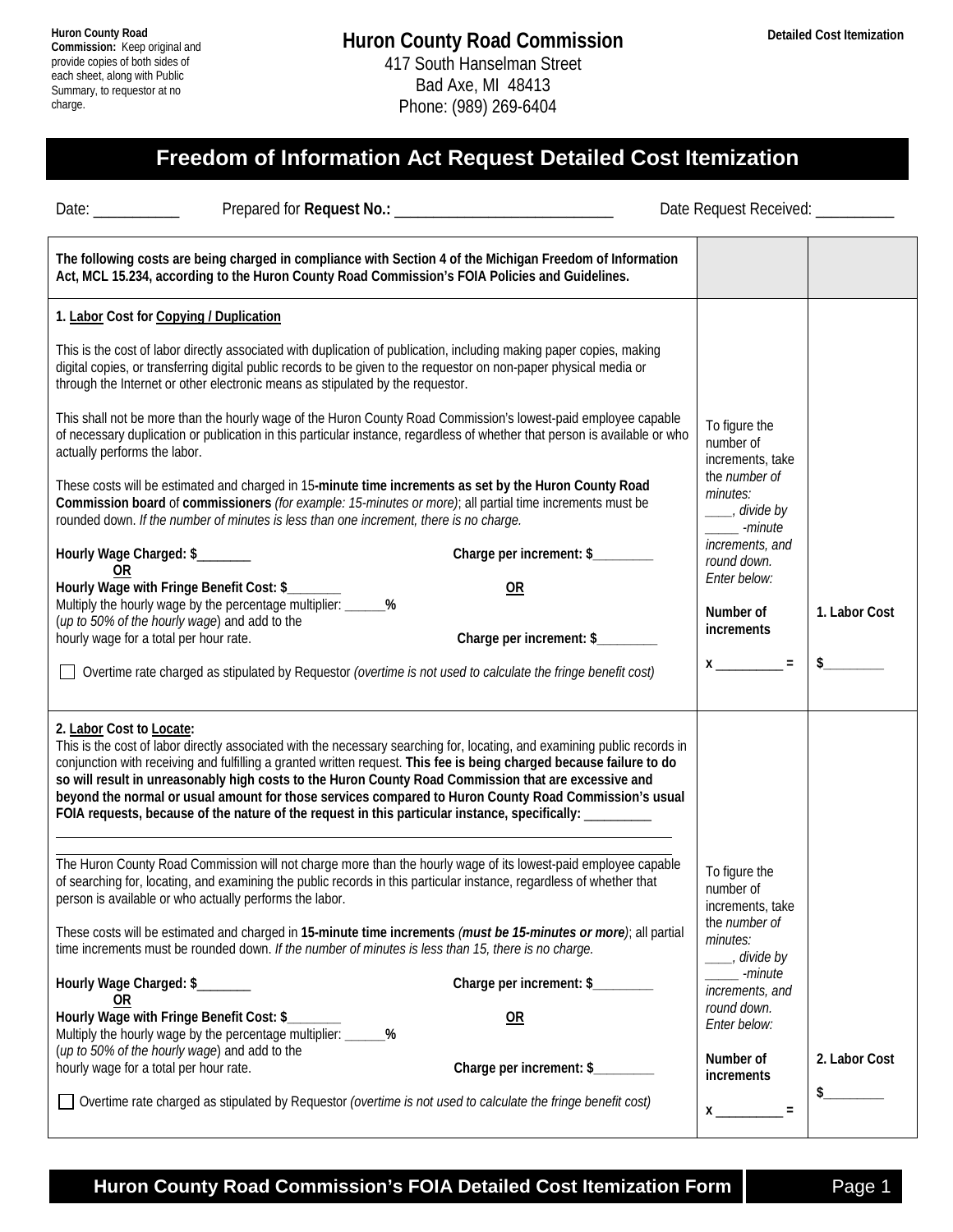| 3a. Employee Labor Cost for Separating Exempt from Non-Exempt (Redacting):                                                                                                                                                                                                                                                                                                                                                                                                                                                                                                                                                                                                                                                                                                                                                                            |                                                                                                                                                                                           |                |
|-------------------------------------------------------------------------------------------------------------------------------------------------------------------------------------------------------------------------------------------------------------------------------------------------------------------------------------------------------------------------------------------------------------------------------------------------------------------------------------------------------------------------------------------------------------------------------------------------------------------------------------------------------------------------------------------------------------------------------------------------------------------------------------------------------------------------------------------------------|-------------------------------------------------------------------------------------------------------------------------------------------------------------------------------------------|----------------|
| (Fill this out if using a Huron County Road Commission employee. If contracted, use No. 3b instead).                                                                                                                                                                                                                                                                                                                                                                                                                                                                                                                                                                                                                                                                                                                                                  |                                                                                                                                                                                           |                |
| The Huron County Road Commission will not charge for labor directly associated with redaction if it knows or has<br>reason to know that it previously redacted the record in question and still has the redacted version in its possession.                                                                                                                                                                                                                                                                                                                                                                                                                                                                                                                                                                                                           |                                                                                                                                                                                           |                |
| This fee is being charged because failure to do so will result in unreasonably high costs to the Huron County<br>Road Commission that are excessive and beyond the normal or usual amount for those services compared to<br>the Huron County Road Commission's usual FOIA requests, because of the nature of the request in this                                                                                                                                                                                                                                                                                                                                                                                                                                                                                                                      |                                                                                                                                                                                           |                |
| This is the cost of labor of a Huron County Road Commission employee, including necessary review, directly<br>associated with separating and deleting exempt from nonexempt information. This shall not be more than the hourly<br>wage of the Huron County Road Commission's lowest-paid employee capable of separating and deleting exempt<br>from nonexempt information in this particular instance, regardless of whether that person is available or who actually<br>performs the labor.<br>These costs will be estimated and charged in 15-minute time increments (must be 15-minutes or more); all partial<br>time increments must be rounded down. If the number of minutes is less than 15, there is no charge.<br>Hourly Wage Charged: \$<br>Charge per increment: \$<br>0R<br>Hourly Wage with Fringe Benefit Cost: \$_______<br><b>OR</b> | To figure the<br>number of<br>increments, take<br>the number of<br>minutes:<br>____, divide by<br>15 -minute<br>increments, and<br>round down.<br>Enter below:<br>Number of<br>increments | 3a. Labor Cost |
| Multiply the hourly wage by the percentage multiplier: ____%<br>(up to 50% of the hourly wage) and add to the                                                                                                                                                                                                                                                                                                                                                                                                                                                                                                                                                                                                                                                                                                                                         |                                                                                                                                                                                           |                |
| Charge per increment: \$<br>hourly wage for a total per hour rate.                                                                                                                                                                                                                                                                                                                                                                                                                                                                                                                                                                                                                                                                                                                                                                                    |                                                                                                                                                                                           |                |
| □ Overtime rate charged as stipulated by Requestor (overtime is not used to calculate the fringe benefit cost)                                                                                                                                                                                                                                                                                                                                                                                                                                                                                                                                                                                                                                                                                                                                        |                                                                                                                                                                                           |                |
| 3b. Contracted Labor Cost for Separating Exempt from Non-Exempt (Redacting):<br>(Fill this out if using a contractor, such as the attorney. If using in-house employee, use No. 3a instead.)<br>The Huron County Road Commission will not charge for labor directly associated with redaction if it knows or has<br>reason to know that it previously redacted the record in question and still has the redacted version in its possession.<br>This fee is being charged because failure to do so will result in unreasonably high costs to the Huron County<br>Road Commission that are excessive and beyond the normal or usual amount for those services compared to<br>the Huron County Road Commission's usual FOIA requests, because of the nature of the request in this                                                                       | To figure the<br>number of<br>increments, take<br>the number of<br>minutes:                                                                                                               |                |
| As the Huron County Road Commission does not employ a person capable of separating exempt from non-exempt<br>information in this particular instance, as determined by the FOIA Coordinator, this is the cost of labor of a contractor<br>(i.e.: outside attorney), including necessary review, directly associated with separating and deleting exempt<br>information from nonexempt information. This shall not exceed an amount equal to 6 times the state minimum hourly<br>wage rate of \$8.15.<br>These costs will be estimated and charged in 15-minute time increments (must be 15-minutes or more); all partial                                                                                                                                                                                                                              | ___, divide by<br>15 - minute<br>increments, and<br>round down to:<br><i>increments.</i><br>Enter below:<br>Number of<br>increments                                                       | 3b. Labor Cost |
| time increments must be rounded down. If the number of minutes is less than 15, there is no charge.                                                                                                                                                                                                                                                                                                                                                                                                                                                                                                                                                                                                                                                                                                                                                   | $x \overline{\phantom{a}} =$                                                                                                                                                              |                |
| Charge per increment: \$________<br>Hourly Cost Charged: \$                                                                                                                                                                                                                                                                                                                                                                                                                                                                                                                                                                                                                                                                                                                                                                                           |                                                                                                                                                                                           |                |
|                                                                                                                                                                                                                                                                                                                                                                                                                                                                                                                                                                                                                                                                                                                                                                                                                                                       |                                                                                                                                                                                           |                |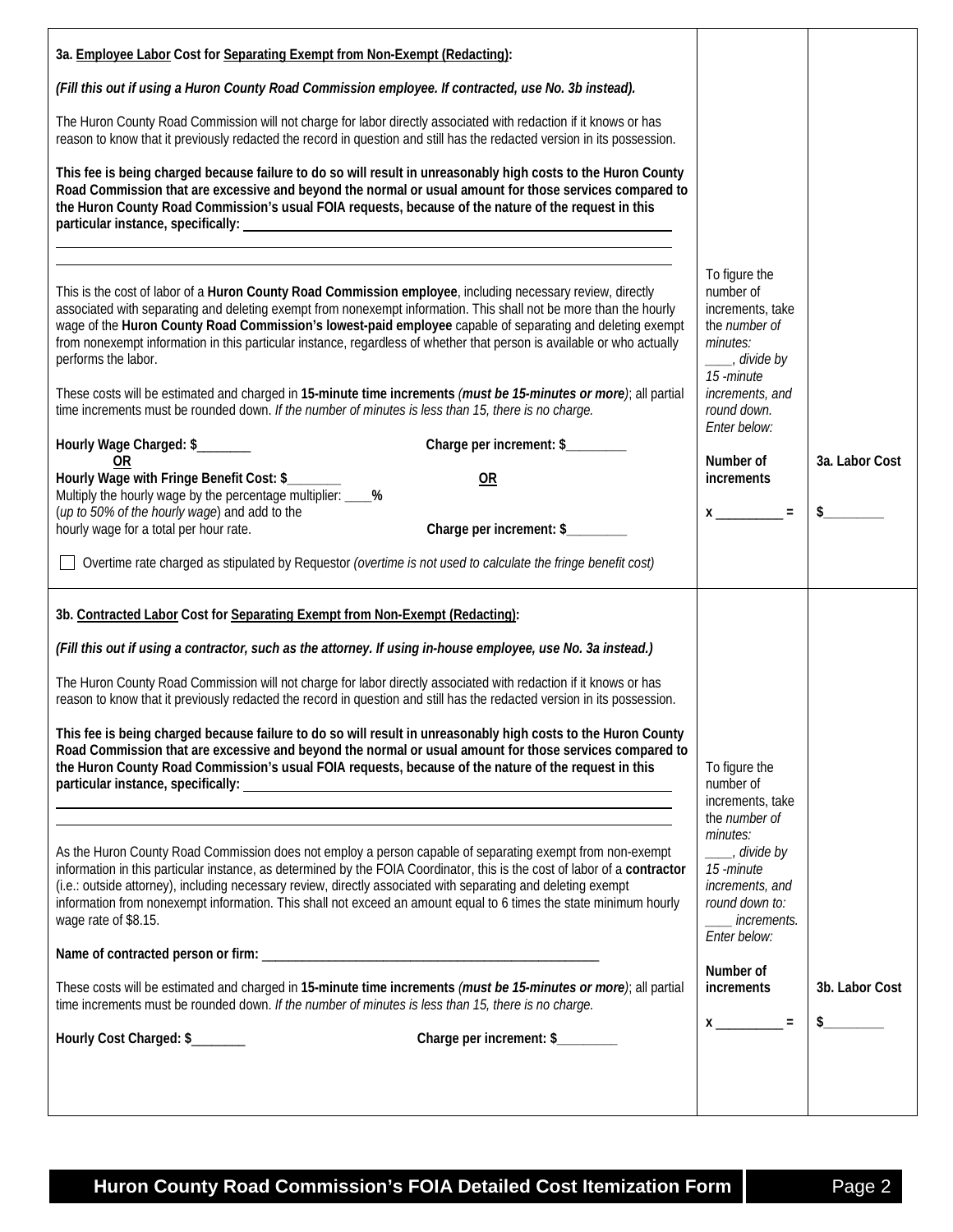| 4. Copying / Duplication Cost:                                                                                                                                                                                                                                                                                                                    |                                                                                                                                                                                                                                                                                                                                                                                 |                                 |
|---------------------------------------------------------------------------------------------------------------------------------------------------------------------------------------------------------------------------------------------------------------------------------------------------------------------------------------------------|---------------------------------------------------------------------------------------------------------------------------------------------------------------------------------------------------------------------------------------------------------------------------------------------------------------------------------------------------------------------------------|---------------------------------|
| Copying costs may be charged if a copy of a public record is requested, or for the necessary copying of a record for<br>inspection (for example, to allow for blacking out exempt information, to protect old or delicate original records, or<br>because the original record is a digital file or database not available for public inspection). |                                                                                                                                                                                                                                                                                                                                                                                 |                                 |
| No more than the actual cost of a sheet of paper, up to maximum 10 cents per sheet for:                                                                                                                                                                                                                                                           | Number of<br>Sheets:                                                                                                                                                                                                                                                                                                                                                            | Costs:                          |
| Letter (8 1/2 x 11-inch, single and double-sided): ___ cents per sheet<br>Legal (8 1/2 x 14-inch, single and double-sided): _____ cents per sheet                                                                                                                                                                                                 | $x \x $ = $\frac{1}{2}$ = $\frac{5}{2}$                                                                                                                                                                                                                                                                                                                                         |                                 |
| No more than the actual cost of a sheet of paper for other paper sizes:                                                                                                                                                                                                                                                                           |                                                                                                                                                                                                                                                                                                                                                                                 |                                 |
| Other paper sizes (single and double-sided): ______ cents / dollars per sheet                                                                                                                                                                                                                                                                     | $x \overline{\phantom{a}} =$                                                                                                                                                                                                                                                                                                                                                    | $\sim$                          |
| Actual and most reasonably economical cost of non-paper physical digital media:                                                                                                                                                                                                                                                                   | No. of Items:                                                                                                                                                                                                                                                                                                                                                                   |                                 |
| Circle applicable: Disc / Tape / Drive / Other Digital Medium Cost per Item: ________<br>$\bullet$                                                                                                                                                                                                                                                | $x \overline{\phantom{a}} =$                                                                                                                                                                                                                                                                                                                                                    |                                 |
| The cost of paper copies must be calculated as a total cost per sheet of paper. The fee cannot exceed 10 cents per<br>sheet of paper for copies of public records made on 8-1/2- by 11-inch paper or 8-1/2- by 14-inch paper. The Huron                                                                                                           |                                                                                                                                                                                                                                                                                                                                                                                 | 4. Total<br>Copy Cost           |
| County Road Commission must utilize the most economical means available for making copies of public records,<br>including using double-sided printing, if cost saving and available.                                                                                                                                                              |                                                                                                                                                                                                                                                                                                                                                                                 | $\frac{1}{2}$                   |
|                                                                                                                                                                                                                                                                                                                                                   |                                                                                                                                                                                                                                                                                                                                                                                 |                                 |
| 5. Mailing Cost:<br>The Huron County Road Commission will charge the actual cost of mailing, if any, for sending records in a reasonably                                                                                                                                                                                                          |                                                                                                                                                                                                                                                                                                                                                                                 |                                 |
| economical and justifiable manner. Delivery confirmation is not required.                                                                                                                                                                                                                                                                         |                                                                                                                                                                                                                                                                                                                                                                                 |                                 |
| The Huron County Road Commission may charge for the least expensive form of postal delivery<br>$\bullet$<br>confirmation.<br>The Huron County Road Commission cannot charge more for expedited shipping or insurance unless<br>$\bullet$                                                                                                          | Number of<br>Envelopes or<br>Packages:                                                                                                                                                                                                                                                                                                                                          | Costs:                          |
| specifically requested by the requestor.*                                                                                                                                                                                                                                                                                                         | $x \overline{\phantom{a}} =$                                                                                                                                                                                                                                                                                                                                                    |                                 |
| Actual Cost of Envelope or Packaging: \$                                                                                                                                                                                                                                                                                                          |                                                                                                                                                                                                                                                                                                                                                                                 |                                 |
| Actual Cost of Postage: \$__________ per stamp<br>per pound<br>per package<br>S                                                                                                                                                                                                                                                                   | $x \overline{\phantom{a}}$<br>$x \overline{y}$<br>$\mathbf{x}$ and $\mathbf{x}$ and $\mathbf{x}$ and $\mathbf{x}$ and $\mathbf{x}$ and $\mathbf{x}$ and $\mathbf{x}$ and $\mathbf{x}$ and $\mathbf{x}$ and $\mathbf{x}$ and $\mathbf{x}$ and $\mathbf{x}$ and $\mathbf{x}$ and $\mathbf{x}$ and $\mathbf{x}$ and $\mathbf{x}$ and $\mathbf{x}$ and $\mathbf{x}$ and $\mathbf{x$ |                                 |
| Actual Cost (least expensive) Postal Delivery Confirmation: \$                                                                                                                                                                                                                                                                                    |                                                                                                                                                                                                                                                                                                                                                                                 |                                 |
| *Expedited Shipping or Insurance as Requested: \$                                                                                                                                                                                                                                                                                                 | $\equiv$                                                                                                                                                                                                                                                                                                                                                                        |                                 |
|                                                                                                                                                                                                                                                                                                                                                   |                                                                                                                                                                                                                                                                                                                                                                                 | 5. Total<br><b>Mailing Cost</b> |
| * Requestor has requested expedited shipping or insurance                                                                                                                                                                                                                                                                                         |                                                                                                                                                                                                                                                                                                                                                                                 |                                 |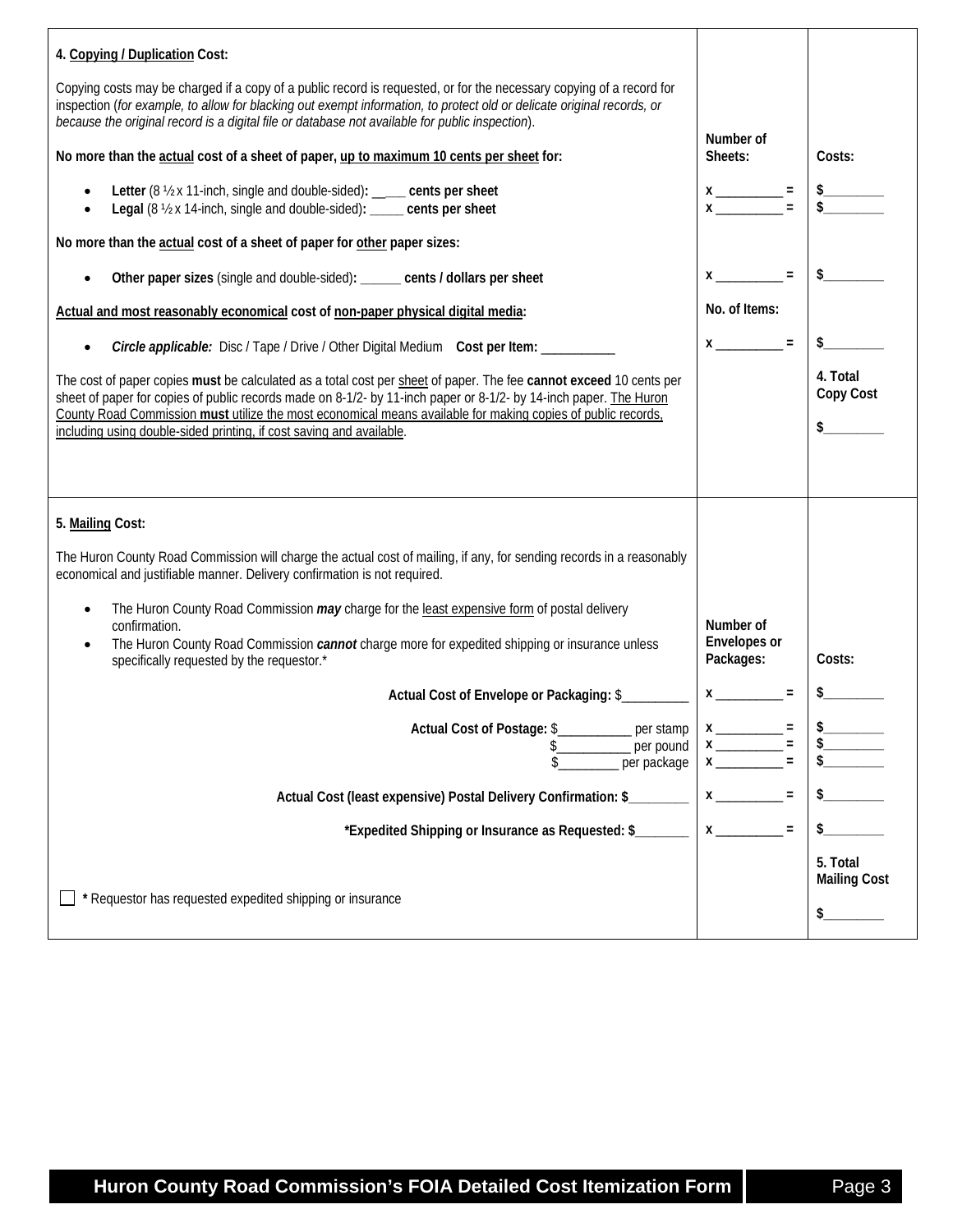| 6a. Copying/Duplicating Cost for Records Already on Huron County Road Commission's Website:<br>If the public body has included the website address for a record in its written response to the requestor, and the<br>requestor thereafter stipulates that the public record be provided to him or her in a paper format or non-paper physical<br>digital media, the Huron County Road Commission will provide the public records in the specified format and may<br>charge copying costs to provide those copies.                                                                                                                                                                                                                                                                                                                                                                                                                                                                                                                                                                                                                      | Number of                                                                                                                                                                                                         |                                     |
|----------------------------------------------------------------------------------------------------------------------------------------------------------------------------------------------------------------------------------------------------------------------------------------------------------------------------------------------------------------------------------------------------------------------------------------------------------------------------------------------------------------------------------------------------------------------------------------------------------------------------------------------------------------------------------------------------------------------------------------------------------------------------------------------------------------------------------------------------------------------------------------------------------------------------------------------------------------------------------------------------------------------------------------------------------------------------------------------------------------------------------------|-------------------------------------------------------------------------------------------------------------------------------------------------------------------------------------------------------------------|-------------------------------------|
| No more than the actual cost of a sheet of paper, up to maximum 10 cents per sheet for:                                                                                                                                                                                                                                                                                                                                                                                                                                                                                                                                                                                                                                                                                                                                                                                                                                                                                                                                                                                                                                                |                                                                                                                                                                                                                   | Costs:                              |
| Letter (8 1/2 x 11-inch, single and double-sided): ____ cents per sheet<br>$\bullet$<br>Legal (8 1/2 x 14-inch, single and double-sided): _____ cents per sheet                                                                                                                                                                                                                                                                                                                                                                                                                                                                                                                                                                                                                                                                                                                                                                                                                                                                                                                                                                        |                                                                                                                                                                                                                   |                                     |
| No more than the actual cost of a sheet of paper for other paper sizes:                                                                                                                                                                                                                                                                                                                                                                                                                                                                                                                                                                                                                                                                                                                                                                                                                                                                                                                                                                                                                                                                |                                                                                                                                                                                                                   |                                     |
| Other paper sizes (single and double-sided): _____ cents / dollars per sheet<br>$\bullet$                                                                                                                                                                                                                                                                                                                                                                                                                                                                                                                                                                                                                                                                                                                                                                                                                                                                                                                                                                                                                                              | $x \overline{\phantom{a}} =$                                                                                                                                                                                      | $\frac{1}{2}$                       |
| Actual and most reasonably economical cost of non-paper physical digital media:                                                                                                                                                                                                                                                                                                                                                                                                                                                                                                                                                                                                                                                                                                                                                                                                                                                                                                                                                                                                                                                        | No. of Items:                                                                                                                                                                                                     |                                     |
| Circle applicable: Disc / Tape / Drive / Other Digital Medium Cost per Item: _________                                                                                                                                                                                                                                                                                                                                                                                                                                                                                                                                                                                                                                                                                                                                                                                                                                                                                                                                                                                                                                                 | $X \sim 1$                                                                                                                                                                                                        |                                     |
| $\Box$ Requestor has stipulated that some / all of the requested records that are already available on the Huron<br>County Road Commission's website be provided in a paper or non-paper physical digital medium.                                                                                                                                                                                                                                                                                                                                                                                                                                                                                                                                                                                                                                                                                                                                                                                                                                                                                                                      |                                                                                                                                                                                                                   | 6a. Web<br>Copy Cost                |
|                                                                                                                                                                                                                                                                                                                                                                                                                                                                                                                                                                                                                                                                                                                                                                                                                                                                                                                                                                                                                                                                                                                                        |                                                                                                                                                                                                                   | s                                   |
| 6b. Labor Cost for Copying/Duplicating Records Already on Huron County Road Commission's Website:<br>This shall not be more than the hourly wage of the Huron County Road Commission's lowest-paid employee capable<br>of necessary duplication or publication in this particular instance, regardless of whether that person is available or who<br>actually performs the labor. These costs will be estimated and charged in 15-minute time increments (i.e.: 15-<br>minutes or more); all partial time increments must be rounded down. If the number of minutes is less than 15, there is<br>no charge.<br>Charge per increment: \$<br>Hourly Wage Charged: \$<br>0R<br>Hourly Wage with Fringe Benefit Cost: \$<br>OR<br>Multiply the hourly wage by the percentage multiplier: ______%<br>Charge per increment: \$<br>and add to the hourly wage for a total per hour rate.<br>The Huron County Road Commission may use a fringe benefit multiplier greater than the 50% limitation, not to<br>exceed the actual costs of providing the information in the specified format.<br>Overtime rate charged as stipulated by Requestor | To figure the<br>number of<br>increments, take<br>the number of<br>minutes:<br>____, divide by<br>15 - minute<br>increments, and<br>round down.<br>Enter below:<br>Number of<br>increments<br>$x_{-}$<br>$\equiv$ | 6b. Web<br><b>Labor Cost</b><br>\$_ |
| 6c. Mailing Cost for Records Already on Huron County Road Commission's Website:                                                                                                                                                                                                                                                                                                                                                                                                                                                                                                                                                                                                                                                                                                                                                                                                                                                                                                                                                                                                                                                        | Number:                                                                                                                                                                                                           | Costs:                              |
| Actual Cost of Envelope or Packaging: \$                                                                                                                                                                                                                                                                                                                                                                                                                                                                                                                                                                                                                                                                                                                                                                                                                                                                                                                                                                                                                                                                                               | $x \underline{\hspace{1cm}} =$                                                                                                                                                                                    |                                     |
| Actual Cost of Postage: \$____________ per stamp / per pound / per package                                                                                                                                                                                                                                                                                                                                                                                                                                                                                                                                                                                                                                                                                                                                                                                                                                                                                                                                                                                                                                                             | $x \overline{\phantom{a}} =$                                                                                                                                                                                      |                                     |
| Actual Cost (least expensive) Postal Delivery Confirmation: \$<br>*Expedited Shipping or Insurance as Requested: \$                                                                                                                                                                                                                                                                                                                                                                                                                                                                                                                                                                                                                                                                                                                                                                                                                                                                                                                                                                                                                    | $x \overline{\phantom{a}} =$<br>$\mathbf{x}$<br>$\equiv$                                                                                                                                                          |                                     |
| Requestor has requested expedited shipping or insurance                                                                                                                                                                                                                                                                                                                                                                                                                                                                                                                                                                                                                                                                                                                                                                                                                                                                                                                                                                                                                                                                                |                                                                                                                                                                                                                   | 6c. Web<br><b>Mailing Cost</b>      |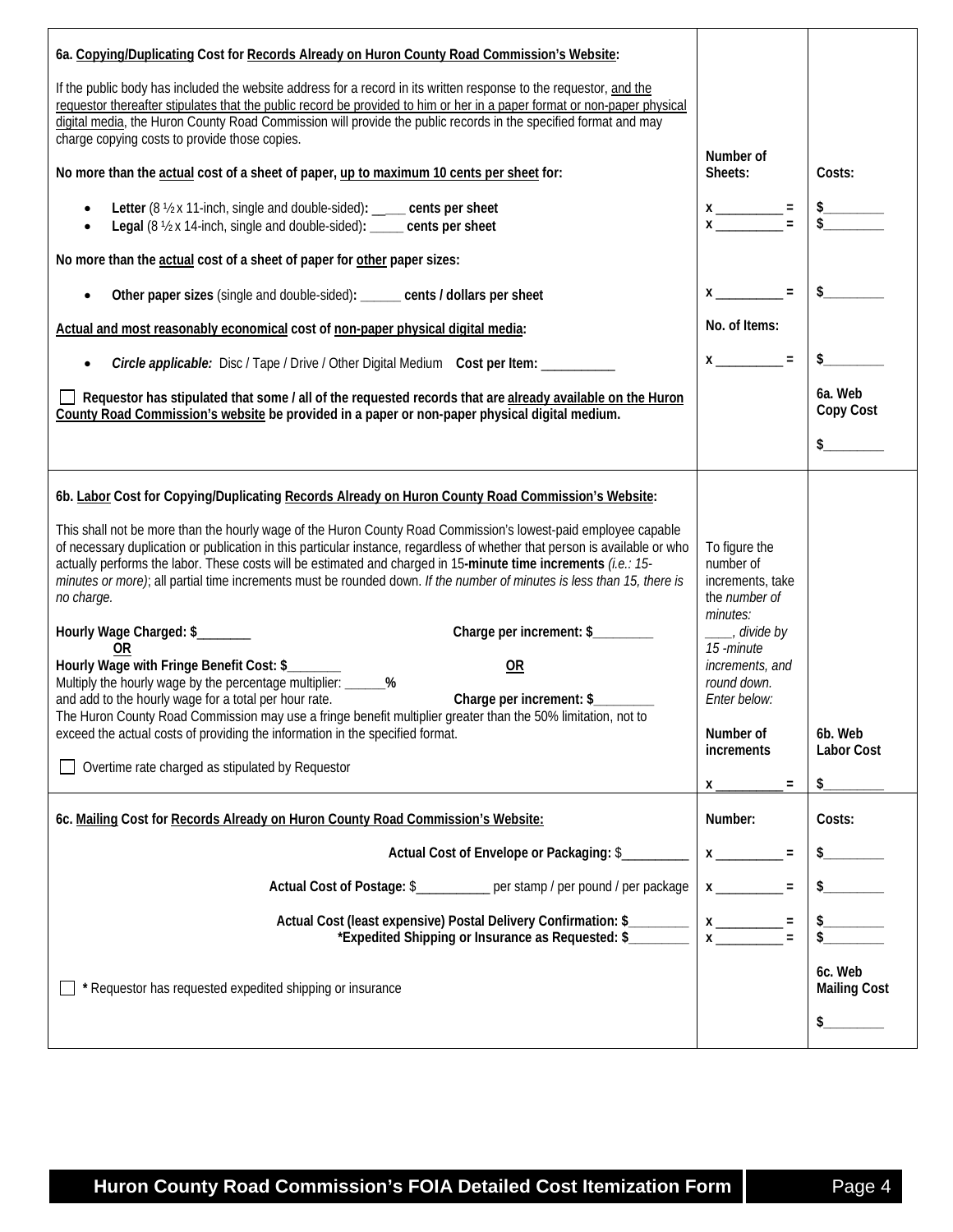| <b>Subtotal Fees Before Waivers, Discounts or Deposits:</b><br><b>Estimated Time Frame to Provide Records:</b><br>(days or date)<br>The time frame estimate is nonbinding upon the Huron<br>County Road Commission, but the Huron County<br>Road Commission is providing the estimate in good<br>faith. Providing an estimated time frame does not<br>relieve the Huron County Road Commission from any<br>of the other requirements of this act.                                                                                                                                                         | Cost estimate<br>$\Box$ Bill<br>6a. Copying/Duplication of Records on Website:<br>6b. Labor Cost for Copying Records on Website:<br>6c. Mailing Costs for Records on Website:                                                                                                                                                                                                                                                                                                                                                                                                                                                                                                                                                          | 1. Labor Cost for Copying:<br>2. Labor Cost to Locate:<br>3a. Labor Cost to Redact:<br>3b. Contract Labor Cost to Redact:<br>4. Copying/Duplication Cost:<br>5. Mailing Cost:<br><b>Subtotal Fees:</b> | $\begin{array}{ c c } \hline \rule{0pt}{2.2ex} \rule{0pt}{2.2ex} \rule{0pt}{2.2ex} \rule{0pt}{2.2ex} \rule{0pt}{2.2ex} \rule{0pt}{2.2ex} \rule{0pt}{2.2ex} \rule{0pt}{2.2ex} \rule{0pt}{2.2ex} \rule{0pt}{2.2ex} \rule{0pt}{2.2ex} \rule{0pt}{2.2ex} \rule{0pt}{2.2ex} \rule{0pt}{2.2ex} \rule{0pt}{2.2ex} \rule{0pt}{2.2ex} \rule{0pt}{2.2ex} \rule{0pt}{2.2ex} \rule{0pt}{2.$<br>$\sim$ |
|-----------------------------------------------------------------------------------------------------------------------------------------------------------------------------------------------------------------------------------------------------------------------------------------------------------------------------------------------------------------------------------------------------------------------------------------------------------------------------------------------------------------------------------------------------------------------------------------------------------|----------------------------------------------------------------------------------------------------------------------------------------------------------------------------------------------------------------------------------------------------------------------------------------------------------------------------------------------------------------------------------------------------------------------------------------------------------------------------------------------------------------------------------------------------------------------------------------------------------------------------------------------------------------------------------------------------------------------------------------|--------------------------------------------------------------------------------------------------------------------------------------------------------------------------------------------------------|-------------------------------------------------------------------------------------------------------------------------------------------------------------------------------------------------------------------------------------------------------------------------------------------------------------------------------------------------------------------------------------------|
| Waiver: Public Interest<br>A search for a public record may be conducted or copies of public records may be furnished without charge or at a<br>general public.<br>All fees are waived                                                                                                                                                                                                                                                                                                                                                                                                                    | reduced charge if the Huron County Road Commission determines that a waiver or reduction of the fee is in the public<br>interest because searching for or furnishing copies of the public record can be considered as primarily benefiting the<br>OR<br>All fees are reduced by: __________%                                                                                                                                                                                                                                                                                                                                                                                                                                           | <b>Subtotal Fees</b><br><b>After Waiver:</b>                                                                                                                                                           | \$                                                                                                                                                                                                                                                                                                                                                                                        |
| Discount: Indigence<br>\$20.00 of the fee for each request by an individual who is entitled to information under this act and who:<br>1) Submits an affidavit stating that the individual is indigent and receiving specific public assistance, OR<br>2) If not receiving public assistance, stating facts showing inability to pay the cost because of indigence.<br>If a requestor is ineligible for the discount, the public body shall inform the requestor specifically of the reason for<br>apply:<br>twice during that calendar year, OR<br>parties in exchange for payment or other remuneration. | A public record search must be made and a copy of a public record must be furnished without charge for the first<br>ineligibility in the public body's written response. An individual is ineligible for this fee reduction if ANY of the following<br>(i) The individual has previously received discounted copies of public records from the same public body<br>(ii) The individual requests the information in conjunction with outside parties who are offering or providing<br>payment or other remuneration to the individual to make the request. A public body may require a<br>statement by the requestor in the affidavit that the request is not being made in conjunction with outside<br>Eligible for Indigence Discount | <b>Subtotal Fees</b><br><b>After Discount</b><br>(subtract \$20):                                                                                                                                      |                                                                                                                                                                                                                                                                                                                                                                                           |
| Discount: Nonprofit Organization<br>under subtitle C of the federal Developmental Disabilities Assistance and Bill of Rights Act of 2000 and the federal<br>Protection and Advocacy for Individuals with Mental Illness Act, if the request meets ALL of the following<br>requirements:<br>(i) Is made directly on behalf of the organization or its clients.<br>(ii) Is made for a reason wholly consistent with the mission and provisions of those laws<br>under section 931 of the Michigan Mental Health Code, 1974 PA 258, MCL 330.1931.                                                            | A public record search must be made and a copy of a public record must be furnished without charge for the first<br>\$20.00 of the fee for each request by a nonprofit organization formally designated by the state to carry out activities<br>(iii) Is accompanied by documentation of its designation by the state, if requested by the Huron County                                                                                                                                                                                                                                                                                                                                                                                |                                                                                                                                                                                                        |                                                                                                                                                                                                                                                                                                                                                                                           |
| Road Commission.                                                                                                                                                                                                                                                                                                                                                                                                                                                                                                                                                                                          | <b>Eligible for Nonprofit Discount</b>                                                                                                                                                                                                                                                                                                                                                                                                                                                                                                                                                                                                                                                                                                 | <b>Subtotal Fees</b><br><b>After Discount</b><br>(subtract \$20):                                                                                                                                      | \$                                                                                                                                                                                                                                                                                                                                                                                        |